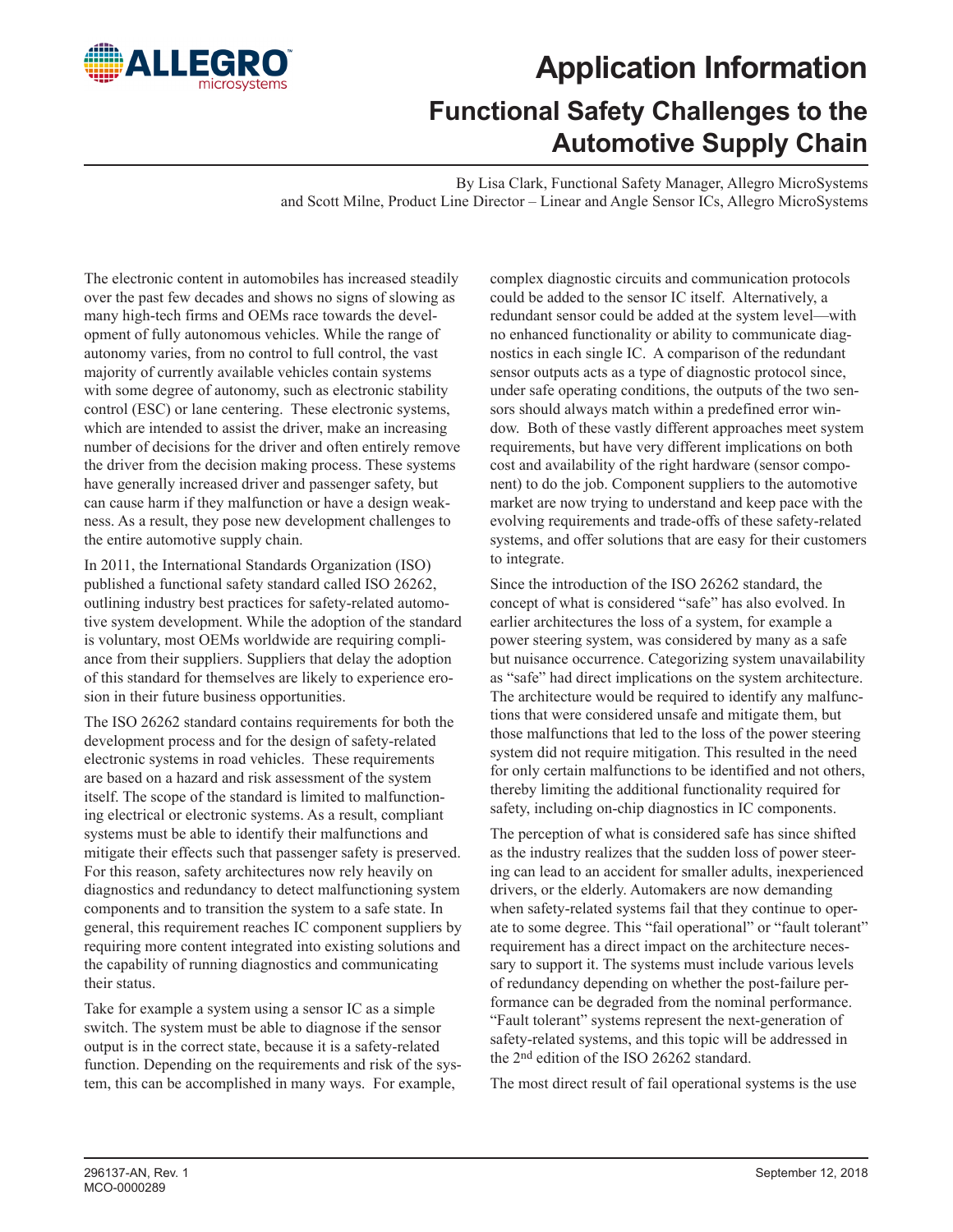of redundant system functions in an architecture that allows transition to a backup system if a malfunction occurs in the primary system. In response, IC component suppliers are beginning to offer double and triple die within a single package to support the need for redundancy without occupying more physical space. Offering multichip solutions is one example of how some IC suppliers are developing new technologies to meet specific needs of safety-related systems.

While there are custom developments between system providers and component suppliers, many system integrators use commercial off-the-shelf (COTS) components which have been developed out of a specific system context. The more understanding that the component suppliers have of these evolving system requirements, the better they are able to support them by defining a flexible product line which has the right features, is easy to integrate, and adds value to the system as a whole. It can be challenging to find the right level of flexibility to add to a product. Too much flexibility means that there may be features that are not used, but have a cost; not enough flexibility means that needed functionality must be incorporated by additional components that also have a cost. In general, functional safety has removed the defined boundary between a component and system; all system components must work together in order to meet the overall system requirements. Knowing how best to allocate needed functionality among system components can be considered something of an art, and suppliers are doing their best to understand and adapt. The trend of increased functionality within a reduced footprint is leading some IC suppliers to integrate two completely different functions into a single component, thereby offering a more comprehensive solution to their customers.

Looking forward, the scope of the 2nd edition of the ISO 26262 standard will be extended to include trucks, buses, and motorcycles, and the suppliers to those markets will also be drawn into the domain of functional safety. As the industry approaches the realization of autonomous vehicles, the suppliers of safety-related systems must develop systems that are at least as capable of driving as a human. These systems will rely on myriad sensing elements that interpret the surroundings. Development of these systems must not only focus on malfunctioning electronics—these systems must also be designed with enough acuity to respond safely in all driving situations. A new committee has been established within the ISO organization to address this topic (Safety of the Intended Function, or SOTIF) specifically and will have implications on the accuracy required from systems and their components.

Allegro MicroSystems, as the market leader in Hall-effect sensor ICs, has responded to these evolving challenges by becoming involved with the ISO 26262 technical committee, and by staying close to changes which will be introduced in the second edition. Allegro understands that safety has increased the criticality of clear communication and is working closely with customers to

understand and adapt to their changing needs. Allegro's partnerships with strategic customers facilitate information sharing regarding the future safety needs of various automotive systems. It is through this collaboration that the right types of components are developed to keep up with the changing requirements of safety-related systems.

Angle sensor ICs are one of several Allegro MicroSystems product portfolios that are designed for safety-critical applications. In addition to the advanced diagnostics designed into these devices, there are several additional features that make these parts stand out in the marketplace.

Allegro angle sensor ICs use a technology called Circular Vertical Hall (CVH), which provides a single channel output that responds to the phase of the detected magnetic signal, and is immune to variations in the magnitude of that magnetic signal. This offers several advantages:

- 1. Variations in the distance between the magnet and the IC (as a result of mechanical variation) have minimal impact on angle accuracy. Second generation ICs like the Allegro's A1335 also include an on-chip magnetic field scaling function, further reducing the impact of any change in magnetic field strength.
- 2. Large magnetic fields (up to 1500 G) can be used, minimizing the impact of small stray magnetic fields that may be present due to nearby motors, solenoids, or high current traces.
- 3. CVH technology enables low latency (as little as 10 µs) and high refresh rates (as fast as 2  $\mu$ s), that are ideal for highspeed motor position detection.

The CVH ring is integrated with on-chip EEPROM and back-end digital signal processing that calculates and outputs the angle in a digital word, thereby minimizing system requirements on the ECU (i.e. doesn't require high accuracy ADC resources) and increasing noise immunity by processing all sensitive analog signals on-chip rather than being transmitted on the PCB or wire harness.

Second generation ICs like the A1335 also support multiple digital output protocols to meet the needs of various system designers. For applications like motor control that require very high data rates, these devices support a high-speed Serial Peripheral Interface (SPI) protocol with up to 10 MHz clock rates. For lower speed applications, these devices also support single wire PWM and SENT interfaces to help minimize wire harness cost and weight.

Allegro offers angle sensor ICs designed for both end-of-shaft and side-shaft magnetic configurations. The ability to support side-shaft magnetic configurations can greatly simplify the mechanical design of a system, as the end of the shaft is not always readily accessible. Side-shaft applications are challenging for most angle sensors due to the large mismatch in the magnitude of the tangential versus radial magnetic field.

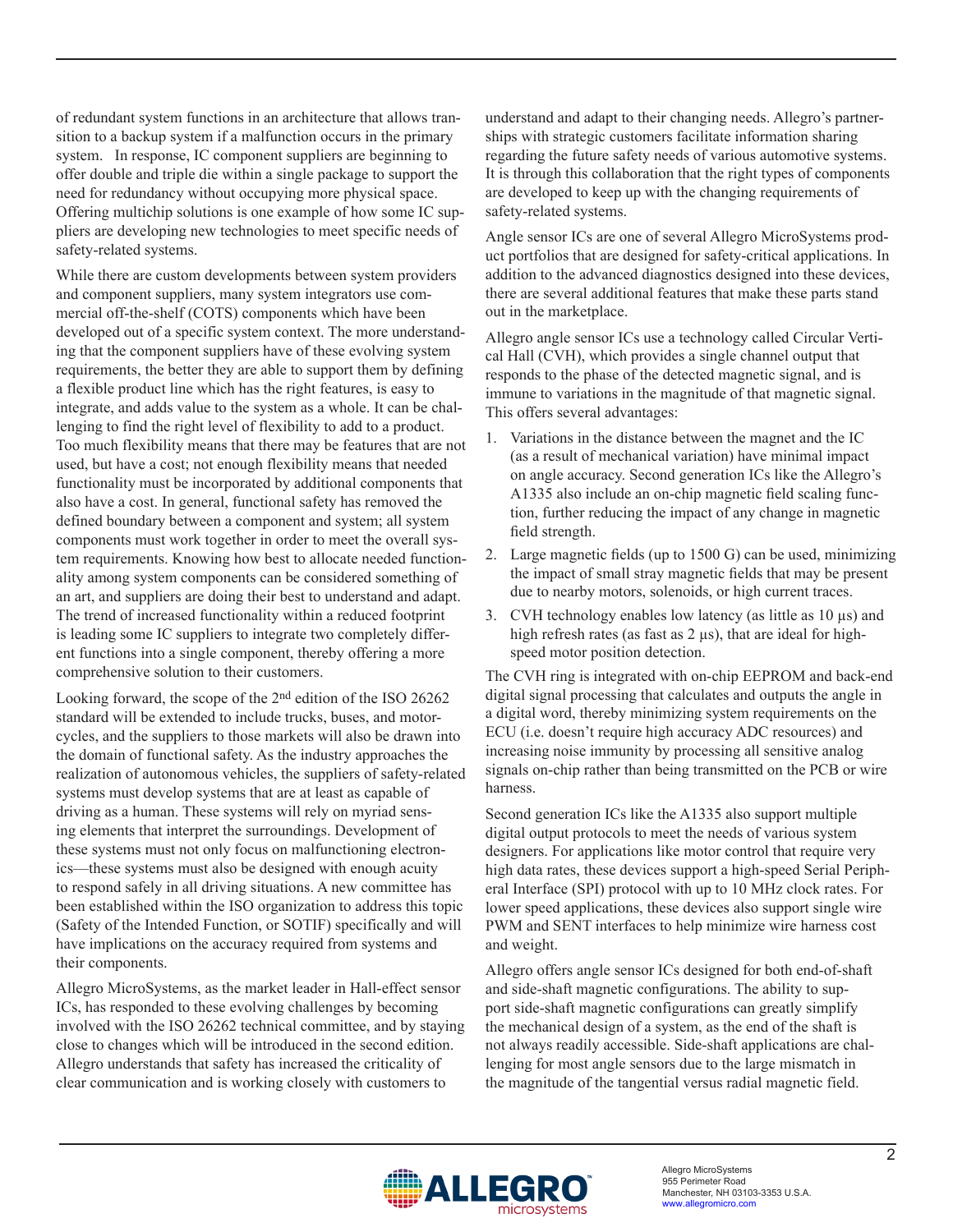Allegro's A1335 includes both on-chip harmonic linearization and segmented linearization to calibrate out the error due to this mismatch, enabling high accuracy (less than 1°) depending on the number of harmonics or segments used in the linearization scheme.

In addition to providing advanced diagnostics like Logic Built-In Self-Test (L-BIST), Allegro's angle sensor ICs are typically offered in both single and dual die configurations. The redundancy provided in the dual die configurations helps designers meet stringent functional safety requirements without sacrificing system availability due to potentially mismatched angle measurements from sensors using different technologies. These devices

are packaged in low-profile (1 mm thick) surface-mount TSSOP packages for ease of assembly and increased reliability.

The requirements for automotive safety-related systems will continue to evolve and expand. Suppliers for these systems must be actively aware of new trends and must have a corporate infrastructure which allows them to fluidly adapt their product lines accordingly. Proactively investing in new technologies or product innovation to better serve the automotive safety market will be a strategic activity with wide-ranging effects on market share for suppliers at all levels. Put on your seatbelt, suppliers—it's going to be a wild ride.